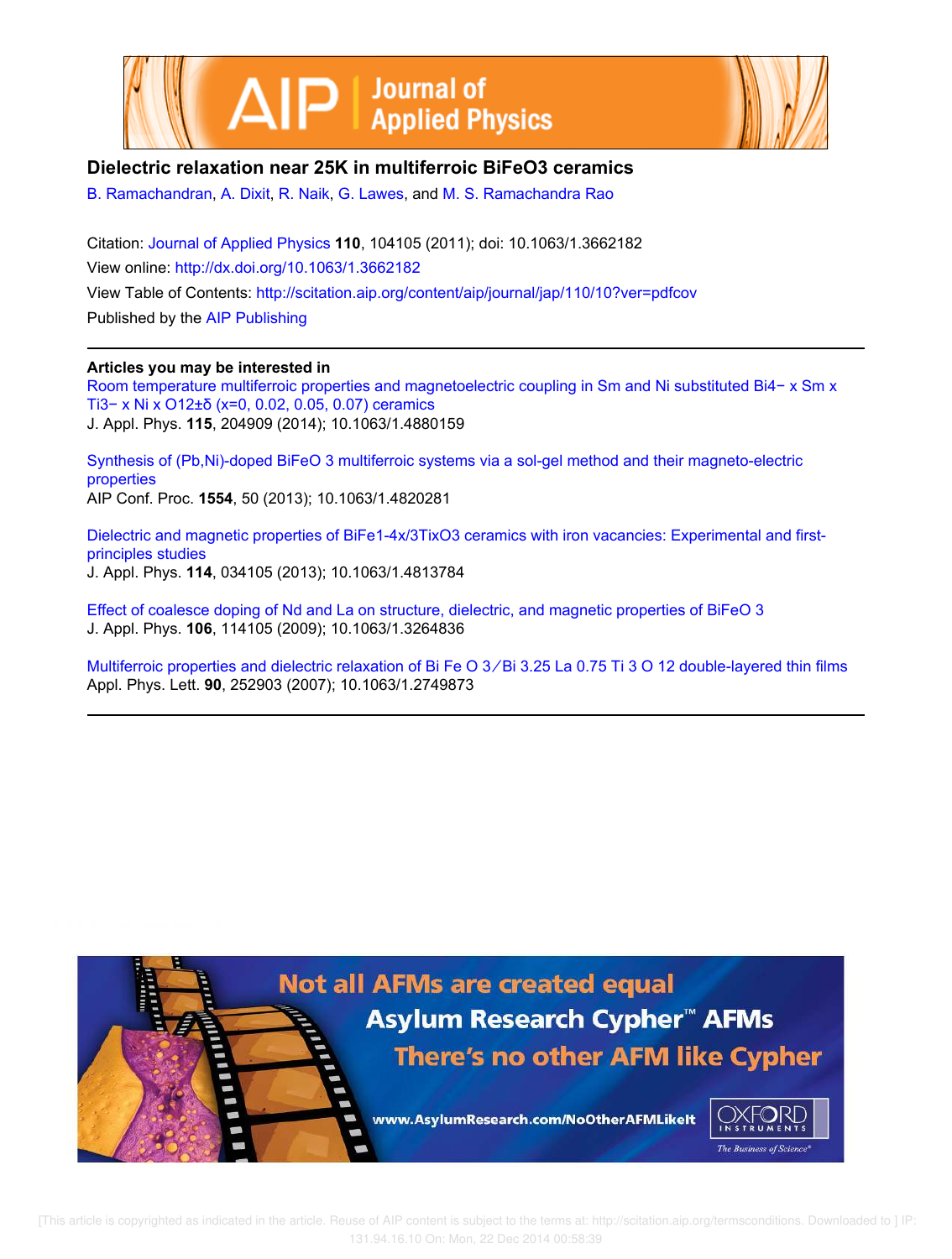# Dielectric relaxation near 25 K in multiferroic BiFeO $_3$  ceramics

B. Ramachandran,<sup>1</sup> A. Dixit,<sup>2</sup> R. Naik,<sup>2</sup> G. Lawes,<sup>2</sup> and M. S. Ramachandra Rao<sup>1</sup> <sup>1</sup>Department of Physics, Nano Functional Materials Technology Centre and Materials Science Research Centre, and Indian Institute of Technology Madras, Chennai, Tamil Nadu 600036, India  $^{2}$ Department of Physics and Astronomy, Wayne State University, Detroit, Michigan 48201, USA

(Received 18 July 2011; accepted 27 September 2011; published online 21 November 2011)

Our investigations using low-temperature Raman spectroscopy, dielectric, and magnetodielectric studies of as-prepared and vacuum-annealed  $B$ iFeO<sub>3</sub> ceramics revealed two dielectric anomalies near 25 and 281 K. Systematic studies were carried out to probe the anomaly near 25 K which exhibits clear frequency dependence and falls close to a previously observed magnetic transition. The low-temperature dielectric relaxation behavior yielded characteristic energy scales of  $\sim$ 30 and  $\sim$ 34 meV for the as-prepared and vacuum-annealed BiFeO<sub>3</sub> samples, respectively. Raman spectra showed hardening of the  $E(TO6)$  and  $E(TO9)$  modes near 25 K, and the Raman shift in phonon frequencies is found to be broader in the vacuum-annealed  $BiFeO<sub>3</sub>$  than in the as-prepared  $BiFeO<sub>3</sub>$ . We observed a linear magnetodielectric coupling in both samples at 25 K. These experimental results suggest that coupling among spin, lattice, and dielectric properties persist to low temperatures in BiFeO<sub>3</sub>.  $\odot$  2011 American Institute of Physics. [doi:10.1063/1.3662182]

### I. INTRODUCTION

Magnetoelectric multiferroics<sup>1</sup> are technologically and scientifically relevant because of their potential applications in data storage, spin valves, spintronics, and microelectronic devices applications.<sup>2-4</sup> BiFeO<sub>3</sub> is a single-phase multiferroic that is particularly interesting because both magnetic order and ferroelectric order develop above room temperature. BiFe $O_3$  exhibits ferroelectricity with a Curie temperature<sup>5,6</sup> of  $T_C \approx 1083 - 1103$  K, and antiferromagnetism below  $T_N \approx 625-643 \text{ K}^{5-7}$  At the same time, BiFeO<sub>3</sub> is a model magnetoelectric perovskite because it presents a number of properties making the system more tractable including a simple chemical formula, exchange interactions only in the  $Fe<sup>3+</sup>$ sublattice, and stereo-chemically active  $6s^2$  lone pair of  $Bi^{3+}$ as a main origin of ferroelectricity.<sup>8</sup>

There have been a restricted number of investigations probing phonon properties in BiFeO<sub>3</sub>, despite the fact that these studies can provide useful insight into microscopic properties such as softening of dynamic ferroelectric modes, structure-property relations, different behavior of local symmetry from the global symmetry in a nanoscale range, and the spin-phonon coupling. $9,10$  Additionally, there are considerable discrepancies among the Raman scattering results reported on  $BiFeO<sub>3</sub>$  single crystals and epitaxially grown thin films, providing strong motivation for further studies. $11-14$ Recently, Kumar et al.<sup>15</sup> and Redfern et al.<sup>16</sup> have reported Raman spectral studies of  $BiFeO<sub>3</sub>$  thin film and single crystal, respectively, and have proposed new magnetic transitions developing below room temperature. These experiments suggest that the magnetic structure of  $BiFeO<sub>3</sub>$  may show a number of changes at low temperatures, with evidence for spin glass and spin reorientation transitions observed at a range of temperatures, including 50, 140, 200, and  $230 \text{ K}$ .<sup>15,16</sup> Recently, Kamba et al. have studied frequency-dependent dielectric properties of  $BiFeO<sub>3</sub>$  ceramics over a temperature range from  $10-300 \text{ K}$ .<sup>17</sup> They observed an anomaly near  $250 K$  in BiFeO<sub>3</sub> ceramics, which was explained by a

Maxwell-Wagner type contribution to the permittivity as consequence of a relaxation arising at the interfaces between grains and grain boundaries.<sup>17,18</sup>

#### II. EXPERIMENTAL DETAILS

Very recently, we reported on the low-temperature magnetocaloric effect in polycrystalline  $BiFeO<sub>3</sub>$  sample that exhibited a few magnetic transitions near 38, 150, 178, 215, and  $250 \text{ K}$ , suggesting a persistent spin-lattice coupling,  $19$ and we also investigated the electronic structure of  $BiFeO<sub>3</sub>$ ceramic to understand the conductivity mechanisms and intrinsic leakage currents for the optimization of magnetoelectric coupling in this multiferroic system. $20$  In order to more fully investigate the low-temperature behavior of  $BiFeO<sub>3</sub>$  and specifically to explore the possibility of crosscoupling among different properties at the proposed transition, we have measured the magnetic, dielectric, and Raman response of  $BiFeO<sub>3</sub>$  below room temperature. Furthermore, in order to attempt to redress some of the experimental differences among different measurements, we have studied both as-prepared (air-annealed) and vacuum-annealed samples to determine how oxygen non-stoichiometry may affect the physical properties of  $BiFeO<sub>3</sub>$ . In order to study oxygen deficient BiFeO<sub>3</sub> ceramics, we annealed the sample at  $525^{\circ}$ C for 2 h in vacuum at  $3 \times 10^{-5}$  Pa to introduce oxygen vacancies.

#### III. RESULTS AND DISCUSSION

In order to investigate the effects of oxygen nonstoichiometry on the electronic structure and Fe valence in the as-prepared  $BiFeO<sub>3</sub>$  (BFOAP) and vacuum-annealed  $BiFeO<sub>3</sub>$  (BFOVA) ceramics, x-ray photoelectron spectroscopy (XPS) was employed. These XPS measurements confirmed the presence of only the  $Fe<sup>3+</sup>$  valence state in both the as-prepared and vacuum-annealed samples as shown in Fig. 1(a). We do not find evidence for any  $Fe^{2+}$  impurities in vacuum-annealed sample. To confirm that vacuum-annealing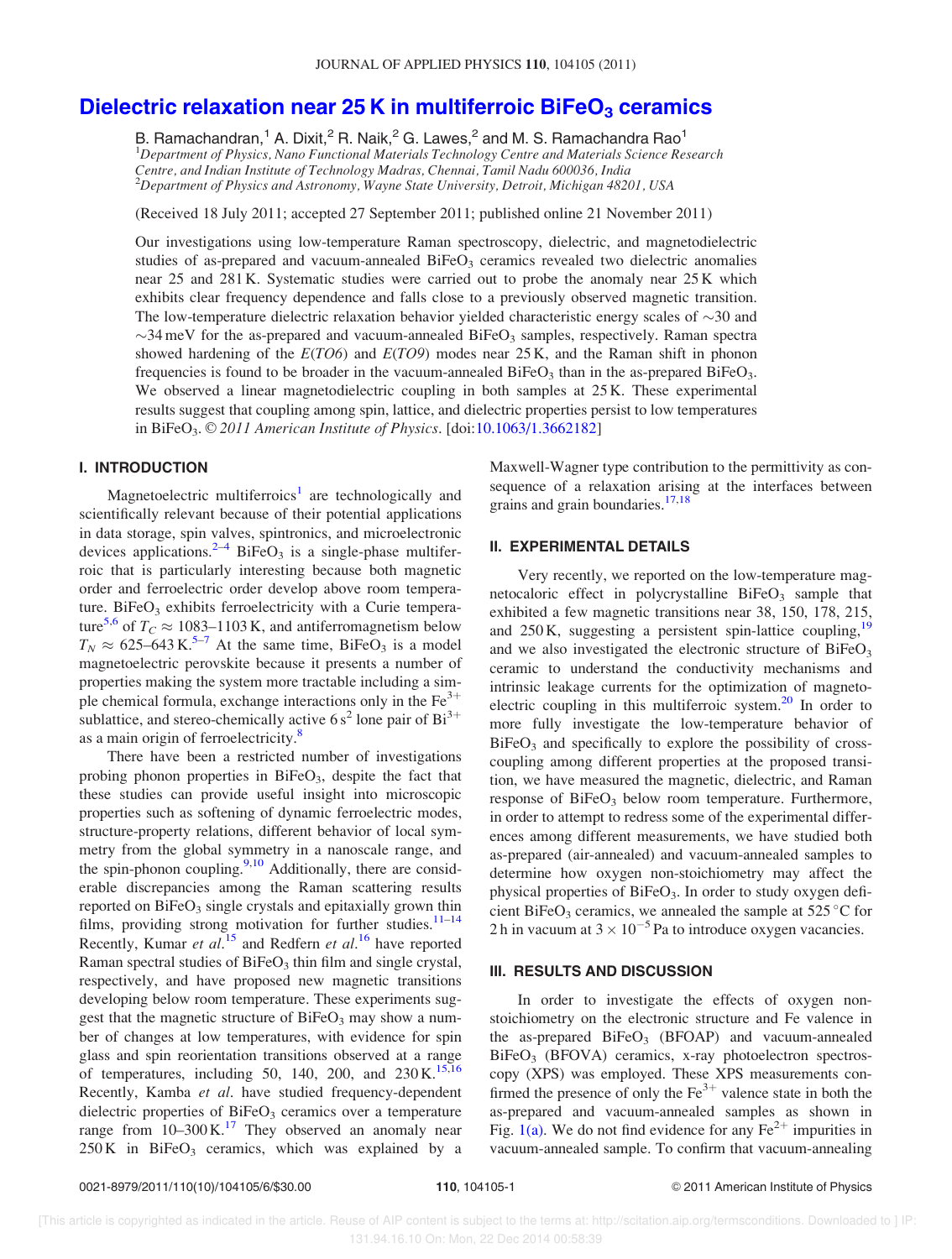did introduce oxygen vacancies, XPS spectra of the O1s peaks of both samples were recorded, as shown in Fig. 1(b). There is a small shift in binding energy and broadening of O1s peak of BFOVA (530.7 eV) compared to that of BFOAP (530.2 eV), which establishes the creation of oxygen vacancy defects in vacuum-annealed  $BiFeO<sub>3</sub>$  ceramic sample.

The temperature and frequency-dependent dielectric response of the BFOAP and BFOVA ceramic samples were investigated from 10 to 350 K using a precision LCR meter (Agilent 4284 A) in a frequency range from 10 kHz to 1 MHz. The temperature-dependent dielectric constant  $(\varepsilon_r)$ and dielectric loss (tan $\delta$ ) measured at 30 kHz are shown for both samples in Fig.  $2(a)$ . We observe two anomalies, at 25 and 281 K, in the dielectric response of both BFOAP and BFOVA samples. We believe that the higher temperature feature at 281 K may correspond to an antiferromagnetic to spin glass transition, which has been observed in previous magnetization and magneto-caloric effect studies.<sup>19</sup> This anomaly is considerably broader in the vacuum-annealed sample as compared to that of as-prepared sample. We attribute the broadening of the high temperature dielectric loss peak in the BFOVA sample to the additional disorder pro-



FIG. 1. (Color online) (a) XPS spectra of the Fe element, and (b) XPS spectra of the O1s of as-prepared and vacuum-annealed  $BiFeO<sub>3</sub>$  ceramics (BFOAP and BFOVA).

duced by oxygen non-stoichiometry. Although an increase in electrical conductivity in the vacuum-annealed sample could also result in broader dielectric features, the magnitude of the loss tangent is similar for the two samples. This suggests that the leakage current should be similar for the two samples, consistent with our observation that the valence state of Fe is not changed in the vacuum-annealed sample.

The low-temperature dielectric anomaly near 25 K may be due to a magnetic transition, but glassy and with magnetoelectric coupling, which has been observed in  $BiFeO<sub>3</sub>$ ceramics and single crystals.<sup>16</sup> Our measurement of ac magnetic susceptibility do not show any clear features associated with this  $25$  K anomaly, in either BFOAP or BFOVA (S1),  $35$ although these low-temperature magnetic spin glass transitions do not seem to be observed in all sample. $2^{1,22}$  Given this lack of any significant magnetic signature, we suggest this low-temperature feature may result primarily from some structural distortion, leading to a significant dielectric response. We measured the frequency-dependant dielectric constant and dielectric loss of the BFOAP and BFOVA ceramics at low temperatures in the vicinity of this anomaly, with the dielectric constant plotted in Figs.  $2(b)$  and  $2(c)$ . The peak temperature  $(T_p)$  shifts from 23.7 to 31.9 K for BFOAP and from 24.4 to 33.9 K for BFOVA as the frequency is varied from 10 kHz to 1 MHz.

In analyzing the dielectric relaxation, as shown in Fig.  $2(d)$ , we found that the data fit well to an Arrhenius expression,  $f = f_0 \exp(-E/k_B T)$ , where  $f_0$  is the relaxation frequency,  $E$  is the activation energy, and  $k_B$  is the Boltzmann constant. The extracted activation energies and relaxation frequencies of this dielectric relaxation process are found to be 29.6 meV and  $1.24 \times 10^{11}$  Hz for BFOAP and 34.3 meV and  $2.20 \times 10^{10}$  Hz for BFOVA, respectively. This activation energy scale corresponds to approximately 340 and 400 K for BFOAP and BFOVA, respectively. Although these activation energies are comparable to the 470 K activation barrier found in the case of the conventional relaxor ferroelectric  $PhMg_{1/3}Nb_{2/3}O_3$ ,<sup>23</sup> this system exhibits Vogel-Fulcher relaxation while our results clearly suggest that the low-temperature dielectric relaxation in  $BiFeO<sub>3</sub>$  appears to be related to relaxor ferroelectrics with weakly interacting ferroelectric domains. It is known that weakly interacting clusters lead to Arrheneius rather than Vogel-Fulcher relaxation, implying superparaelectric, rather than glassy, behavior.<sup>23</sup>

The frequency dependence of the relaxation temperature can be parameterized using the dimensionless parameter  $\phi = \Delta \log T_p / T_p \Delta \log \omega$ , where  $T_p$  is peak temperature and  $\omega$  is frequency, yielding  $\phi = 0.15$  for BFOAP and  $\phi = 0.16$  for BFOVA, respectively. These relatively large values of  $\phi$ indicate a strong dependence of relaxation temperature on frequency and are characteristic of superparaelectric rather than glassy relaxation, $23$  confirming that the relaxing clusters are non- or weakly-interacting. Low-temperature pyrocurrent measurement on the as-prepared BiFeO<sub>3</sub> sample  $(S2)^{35}$  finds no evidence for any anomaly at 25 K, indicating that there is a negligible change in polarization associated with this relaxation. The size of  $BiFeO<sub>3</sub>$  superparaelectric clusters having a

 [This article is copyrighted as indicated in the article. Reuse of AIP content is subject to the terms at: http://scitation.aip.org/termsconditions. Downloaded to ] IP: 131.94.16.10 On: Mon, 22 Dec 2014 00:58:39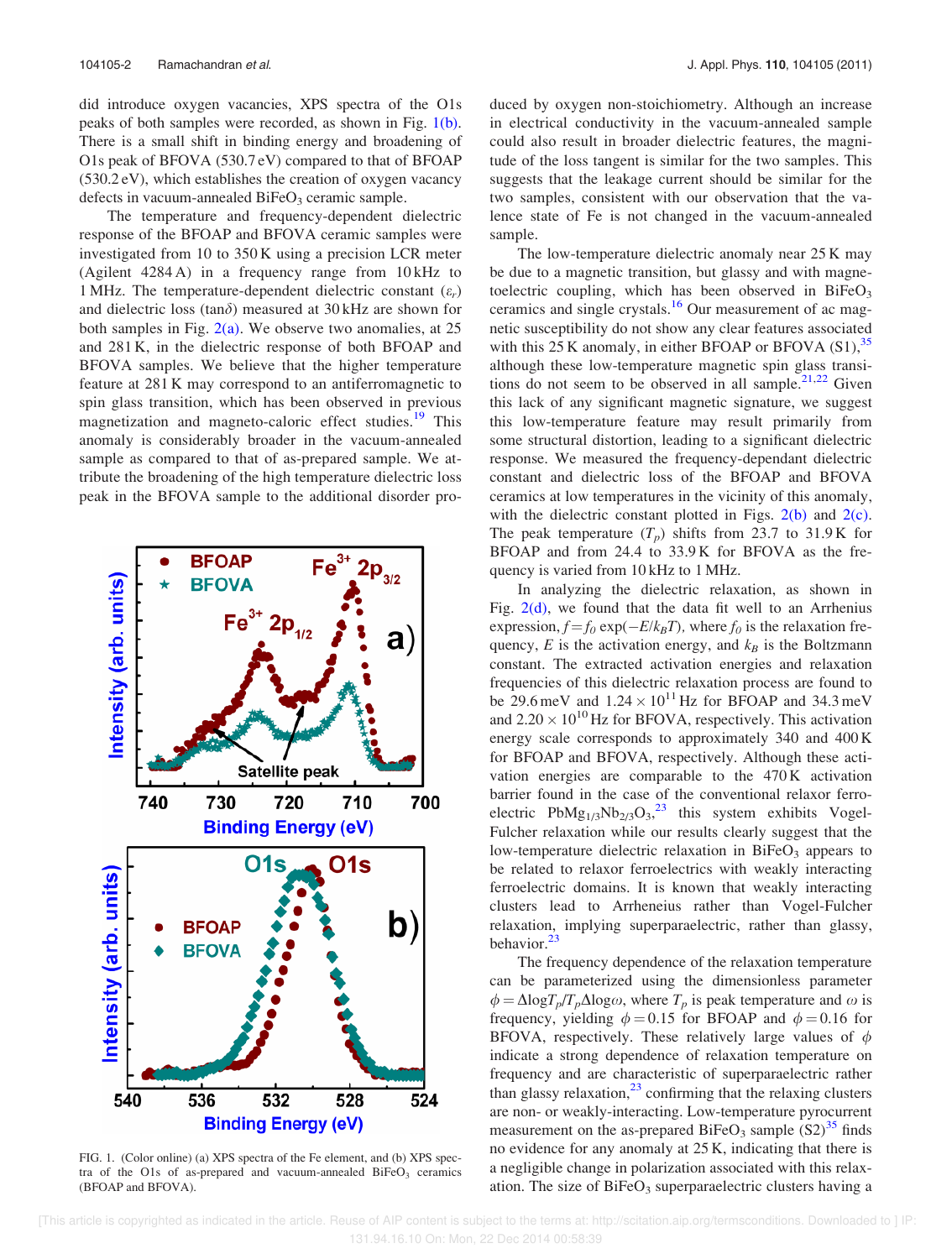

FIG. 2. (Color online) (a) Temperature-dependent dielectric constant  $(\varepsilon_r)$  and dielectric loss (tan $\delta$ ) of BFOAP and BFOVA samples measured at 30 kHz; (b) frequency-dependent dielectric constant of BFOAP near 25 K; (c) frequency-dependent dielectric constant of BFOVA near 25 K; and (d) lnf vs  $10<sup>3</sup>/T$  plots of BFOAP and BFOVA samples.

freezing temperature of 25 K has been estimated to be only a few nanometers, $^{24}$  so these putative clusters could perhaps be associated with grain boundaries. Although these dielectric measurements suggest the presence of superparaelectric clusters that freeze out at low temperatures, the number of dipoles involved in this relaxation must be relatively small. As-prepared  $BiFeO<sub>3</sub>$  sample shows both spontaneous polarization with a well-defined hysteresis loop  $(S3)$ ,  $35$  and micron-sized ferroelectric domains  $(S4)^{35}$  at room temperature, which means that the majority of the dipoles contribute to the ferroelectrically ordered state rather than superparaelectric clusters.

Although we did not observe any ac magnetic response associated with this low-temperature dielectric relaxation, we probed possible spin-charge coupling at this anomaly using magnetodielectric measurements. We plot the magnetic field dependence of the relative change in dielectric constant for BFOAP and BFOVA at  $25K$  in Fig.  $3(a)$ , using a measuring frequency of 30 kHz. Both samples show practically identical behavior, with a negative magnetodielectric shift of approximately 0.03% in a magnetic field of 50 kOe. Although the oxygen non-stoichiometry in BFOVA sample produces some minor changes in relaxation parameters, there is apparently no change in the magnetodielectric coupling. Most significantly, Fig.  $3(a)$  shows a linear magnetodielectric shift in both BFOAP and BFOVA samples. This can be seen more clearly in Fig.  $3(b)$ , where we plot the magnetodielectric shift in BFOAP against the sample magnetization measured at 25 K.<sup>19</sup> Beyond some small rounding off near  $H = 0$ , the relative change in dielectric constant is linear with magnetization.

Generically, magnetodielectric effect arises from terms proportional to  $P^2M^2$  in a Ginzburg-Landau free energy, which are always allowed by symmetry. This coupling leads to a quadratic dependence of the dielectric constant on magnetization (or magnetic field), which is observed in a wide range of insulating magnetic systems such as  $SeCuO<sub>3</sub>/TeCuO<sub>3</sub>$ , EuTiO<sub>3</sub>, BiMnO<sub>3</sub>, among others.<sup>25–28</sup> Quadratic magnetodielectric coupling is also observed in magnetoelectric multiferroics, including  $\text{BiMnO}_3^2$  and Ga and In substituted  $YMnO<sub>3</sub>,<sup>29,30</sup>$  which exhibit shifts in the dielectric constants proportional to the square of the magnetization in the magnetically ordered phase. The linear magnetodielectric coupling in  $BiFeO<sub>3</sub>$  shown in Fig. 3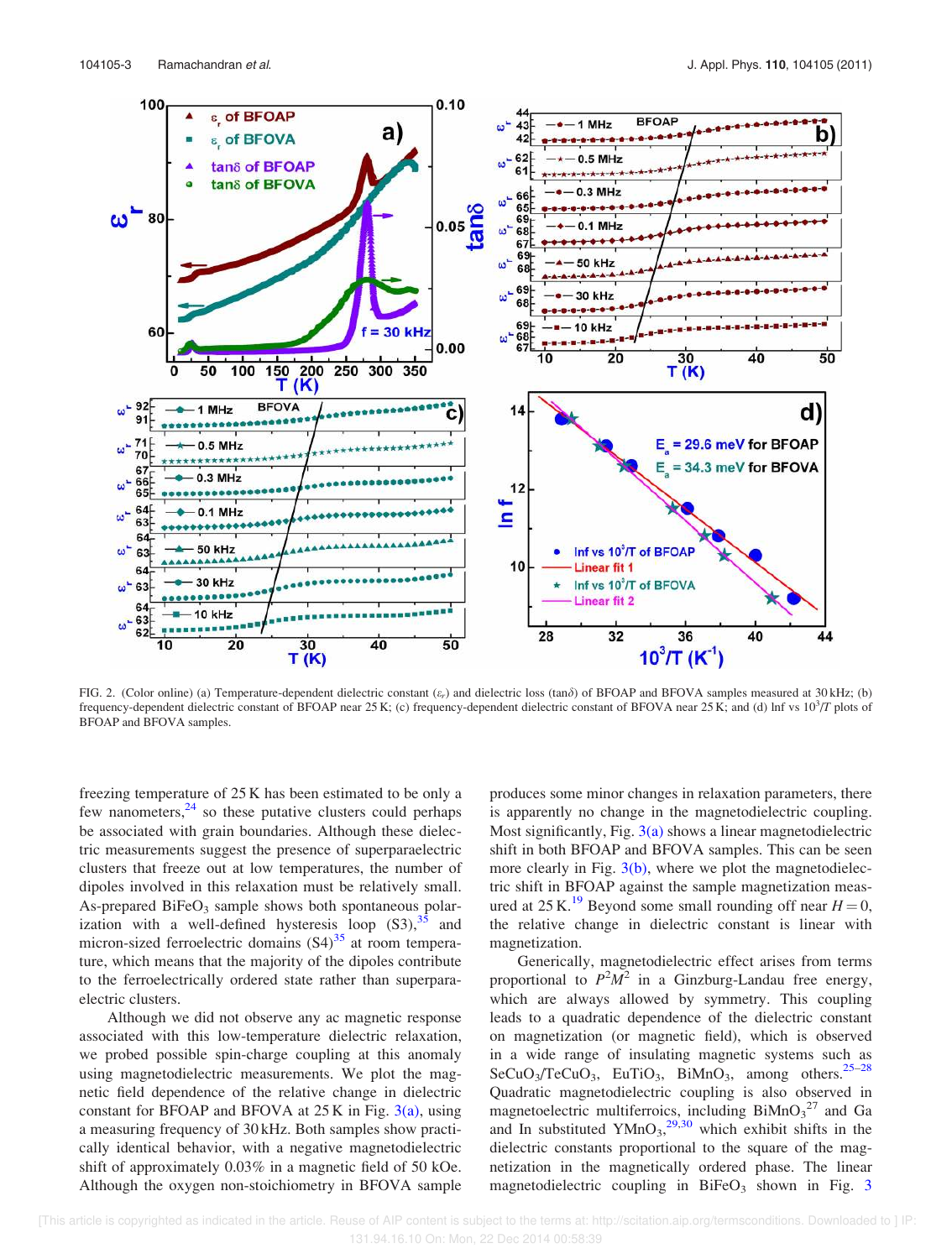

FIG. 3. (Color online) (a) Relative change in dielectric constant of BFOAP (closed circles) and BFOVA (open circles) with applied magnetic field at  $T = 25 K$ ; (b) relative change in the dielectric constant of BFOAP plotted against sample magnetization at 25 K.

suggests some additional atypical spin-charge coupling is present in the system. This magnetization-linear dielectric shift could be produced by an additional term proportional to  $P^2M$  in the free energy, but could also be produced by a linear magnetoelectric coupling producing a shift in the biquadratic  $P^2M^2$  free energy term. A similar model has been proposed for magnetodielectric coupling in magneticallyinduced multiferroics.<sup>31</sup> While linear magnetoelectric effects in  $BiFeO<sub>3</sub>$  with the spin-cycloid phase suppressed have been discussed theoretically<sup>32</sup> and observed experimentally under high magnetic fields,  $33$  the origins of this linear magnetodielectric response at low temperatures remains unclear.

In order to more fully investigate the relaxation at 25 K, we conducted temperature-dependent Raman spectroscopy studies on both the BFOAP and BFOVA ceramic samples. For these measurements, well-sintered pellets of as-prepared  $BiFeO<sub>3</sub>$  and vacuum-annealed  $BiFeO<sub>3</sub>$  were polished then cleaned thoroughly with acetone. The samples were mounted on an optical microscopy cryostat (Janis ST-500) to control the temperature from 10 to 100 K. The Raman spectra were recorded in a back scattering geometry using a Horiba-Jobin-Yivon HR8000 (France) spectrometer (using 514.5 nm Ar-ion laser line) the equipped with a liquid nitrogen (LN<sub>2</sub>) cooled back thinned charge couple device detector.

Figures  $4(a)$  and  $4(b)$  show the Raman spectra for BFOAP and BFOVA samples recorded at temperatures ranging from 10 to 100 K. Group theory predicts that  $BiFeO<sub>3</sub>$ , a highly rhombohedrally distorted pervoskite structure with R3c space group, should have 13  $(4A<sub>1</sub>+9E)$  Raman active modes.<sup>12–14</sup> The Raman spectra [Figs.  $4(a)$  and  $4(b)$ ] show peaks at 134, 143.5, 175.5, 223.5, 264.5, 279.5, 295.0, 349.3, 373.0, 472.5, 523.0, and 552.0 cm<sup>-1</sup>. The three peaks at 264.5, 349.3, and  $523.0 \text{ cm}^{-1}$  and a peak at  $134.0 \text{ cm}^{-1}$  can be assigned to  $A_I(LO)$  modes and  $A_I(TO)$  modes, respectively.<sup>14</sup> The eight remaining peaks at 143.5, 175.5, 223.5, 279.5, 295.0, 349.3, 373.0, 472.5, and 552.0 cm<sup>-1</sup> are assigned to the  $E(TO)$  modes.<sup>14</sup> The first  $A_I$  and E modes have been only observed below  $90 \text{ cm}^{-1}$ ,<sup>14</sup> contrary to the experimental observation of two Raman modes<sup>12</sup> which are not seen in this study due to spectrometer constraints. The spectra plotted in Figs. 4a and 4b show a large number of modes for both samples, many of which evolve with temperature. However, there are particularly striking changes in the  $E(TO6)$  and  $E(TO9)$  modes at 295 and 552 cm<sup>-1</sup> in both samples as temperature is varied. These anomalies in the Raman spectra confirm that dielectric anomaly near 25 K is produced by intrinsic effects, rather than due to electrode effects.

The relative Raman shifts associated with these modes are plotted as a function of temperature in Figs.  $4(c)$  and  $4(d)$ . Both the  $E(TO6)$  and  $E(TO9)$  modes show very clear hardening near the 25 K anomaly, with the peak frequency increasing by  $\sim$ 3% and  $\sim$ 0.4% for the  $E(TO6)$  and  $E(TO9)$ phonon, respectively. This hardening at the anomaly is considerably broader in the vacuum-annealed sample than in the as-prepared sample. We attribute this broadening to increased disorder in the oxygen deficient ceramic, which may be expected to lead to broadening of the structural distortions, similar to the dielectric broadening observed in the 25 K dielectric anomaly (Fig. 2). The  $E(TO2)$  Raman mode at  $144 \text{ cm}^{-1}$  has also been found to soften above 25 K and become less intense. This reduction in intensity of the  $E(TO2)$  mode allows the appearance of the mode  $A_I(TO1)$  at  $134 \text{ cm}^{-1}$ . The low frequency Raman modes are related to the Bi–O bonds whereas the higher modes are associated with the Fe–O bonds.<sup>34</sup> In particular, the  $552 \text{ cm}^{-1}$  peak which is the  $E(TO9)$  mode and also related to ferroelectric domain of  $BiFeO<sub>3</sub>$  (Ref. 13) and therefore can be attributed to the Fe–O bonds. First, the oxygen atoms are involved in an antiferromagnetic order due to the superexchange interaction. Thus, the evolution of the 295 and  $552 \text{ cm}^{-1}$  peaks with temperature may be explained by its coupling with the magnetic sublattice. This seems to be closely related to the strong hybridization between Bi  $(6s^26p^3)$  and O  $(2s^22p^4)$ that causes a significant structural distortion. It is also seen an anomaly in data related to magneto-caloric effect in  $BiFeO<sub>3</sub>$  ceramics at 38 K.<sup>20</sup> This possible local structural distortion mediated dielectric and magnetic properties may be due to strong coupling between magnetic and electric order parameters near 25 K.

#### IV. SUMMARY

We have investigated the low-temperature Raman response, and temperature-dependent and magnetic field dependent dielectric properties of as-prepared and vacuumannealed BiFeO<sub>3</sub> ceramics. A dielectric anomaly near  $25 K$ for both as-prepared BiFeO<sub>3</sub> (BFOAP) and vacuum-annealed  $BiFeO<sub>3</sub>$  (BFOVA) has been found to increase in temperature monotonically with an increase in frequency, consistent with relaxor ferroelectric behavior but with a strong frequency dependence suggesting non-interacting clusters. The estimated barrier energies for relaxation, being 340 and 400 K for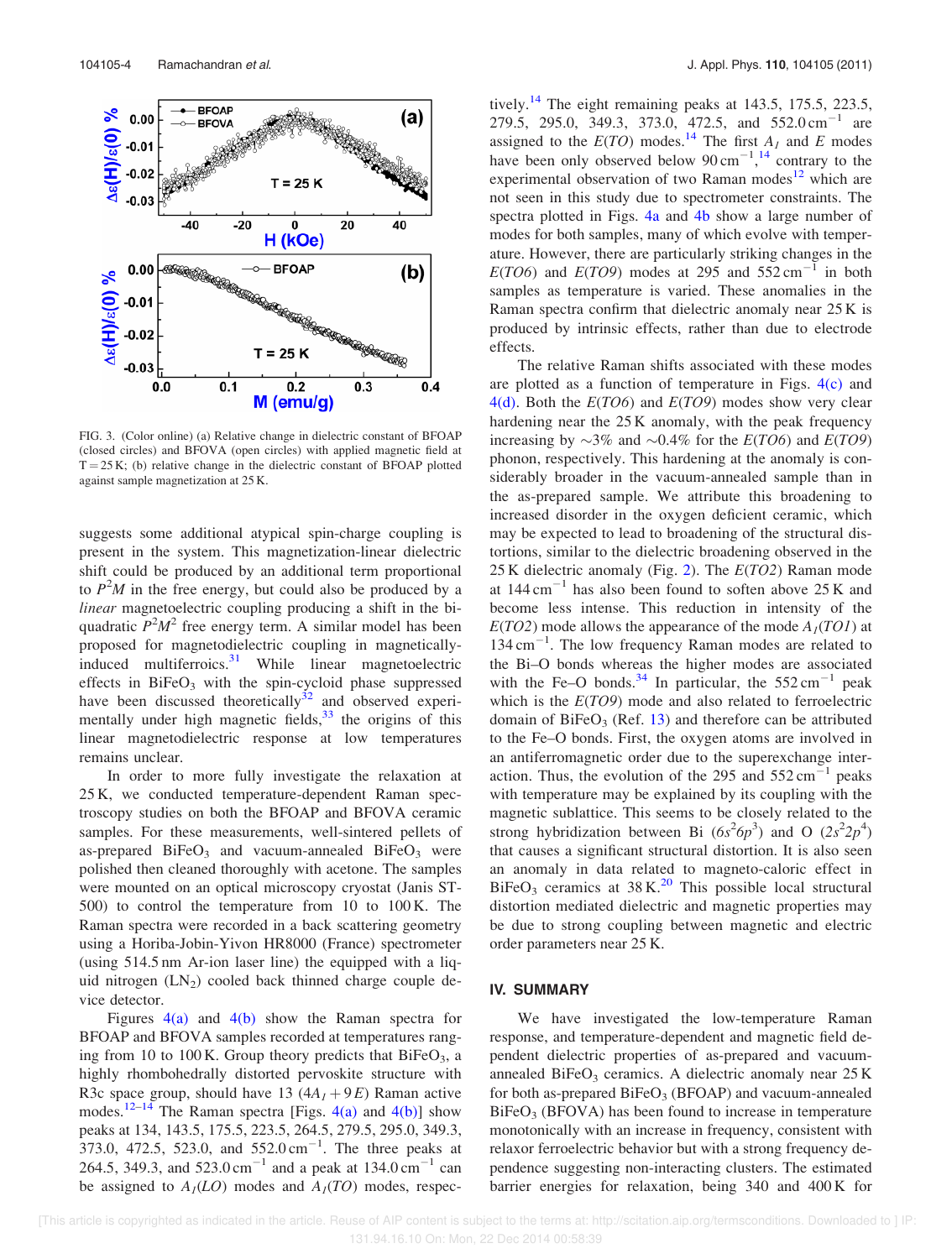

FIG. 4. (Color online) (a) Raman spectra of as-prepared BiFeO<sub>3</sub> ceramics (BFOAP) recorded in the temperature range, 10-100 K; (b) Raman spectra of vacuum-annealed BiFeO<sub>3</sub> (BFOVA) ceramics recorded in the temperature range, 5–100 K; (c) temperature-dependent relative Raman shift of 295 cm<sup>-1</sup> [E(TO6)] and 552 cm<sup>-1</sup> [E(TO9)] modes of as-prepared BiFeO<sub>3</sub> (BFOAP) near 25 K; and (d) temperature-dependent relative Raman shift of 295 cm<sup>-1</sup>  $[E(TO6)]$  and 552 cm<sup>-1</sup>  $[E(TO9)]$  modes of vacuum-annealed BiFeO<sub>3</sub> (BFOVA) near 25 K.

BFOAP and BFOVA samples, respectively, are comparable to those found in relaxor ferroelectrics, suggesting similar mechanisms may be responsible for the relaxation in these different systems. There is also a small linear shift in dielectric constant with applied magnetic field at this anomaly, which indicates significant magnetoelectric coupling is present in  $BiFeO<sub>3</sub>$  at low temperatures. We also find hardening of the  $E(TO6)$  and  $E(TO9)$  modes near 25 K, and the Raman shift in phonon frequencies is found to be broader in the vacuum-annealed  $BiFeO<sub>3</sub>$  sample than in the as-prepared BiFeO<sub>3</sub>. These observations together provide evidence for some structural distortion near  $T = 25$  K, which affects charge, spin, and structural degrees of freedom. While there are minor quantitative differences between the as-prepared and vacuum-annealed samples, both show qualitatively similar behavior, suggesting that oxygen non-stoichiometry may not have a very significant effect on the low-temperature dielectric and structural response of BiFeO<sub>3</sub>.

#### ACKNOWLEDGMENTS

The authors acknowledge the Jane and Frank Warchol Foundation for supporting the Indo-U.S. exchange program. M.S.R.R. acknowledges support from Department of Science & Technology, India (Project No. SR/CMP-23/2005 and SR/NM/NAT-02/2005). G.L. acknowledges support from the National Science Foundation through Grant No. DMR-0644823 and from Wayne State University through a Career Development Chair.

<sup>1</sup>H. Schmid, Ferroelctrics 162, 317 (1994).

- 2 J. Wang, J. B. Neaton, H. Zheng, V. Nagarajan, S. B. Ogale, B. Liu, D. Viehland, V. Vaithiyanathan, D. G. Schlom, U. V. Waghmare, N. A. Spaldin, K. M. Rabe, M. Wutting, and R. Ramesh, Science 299, 1719 (2003).
- $3<sup>3</sup>M$ . Feibig, T. Lottermoser, D. Fröhlich, A. V. Goltsev, and R. V. Pisarev, Nature 419, 818 (2002).
- <sup>4</sup>Y. Tokura, Science 312, 1481 (2006).
- <sup>5</sup>P. Fischer, M. Polomska, I. Sosnowska, and M. Szymański, J. Phys. C 13, 1931 (1980).
- ${}^{6}$ G. A. Smolenskii and I. Chupis, Sov. Phys. Usp 25, 475 (1982).